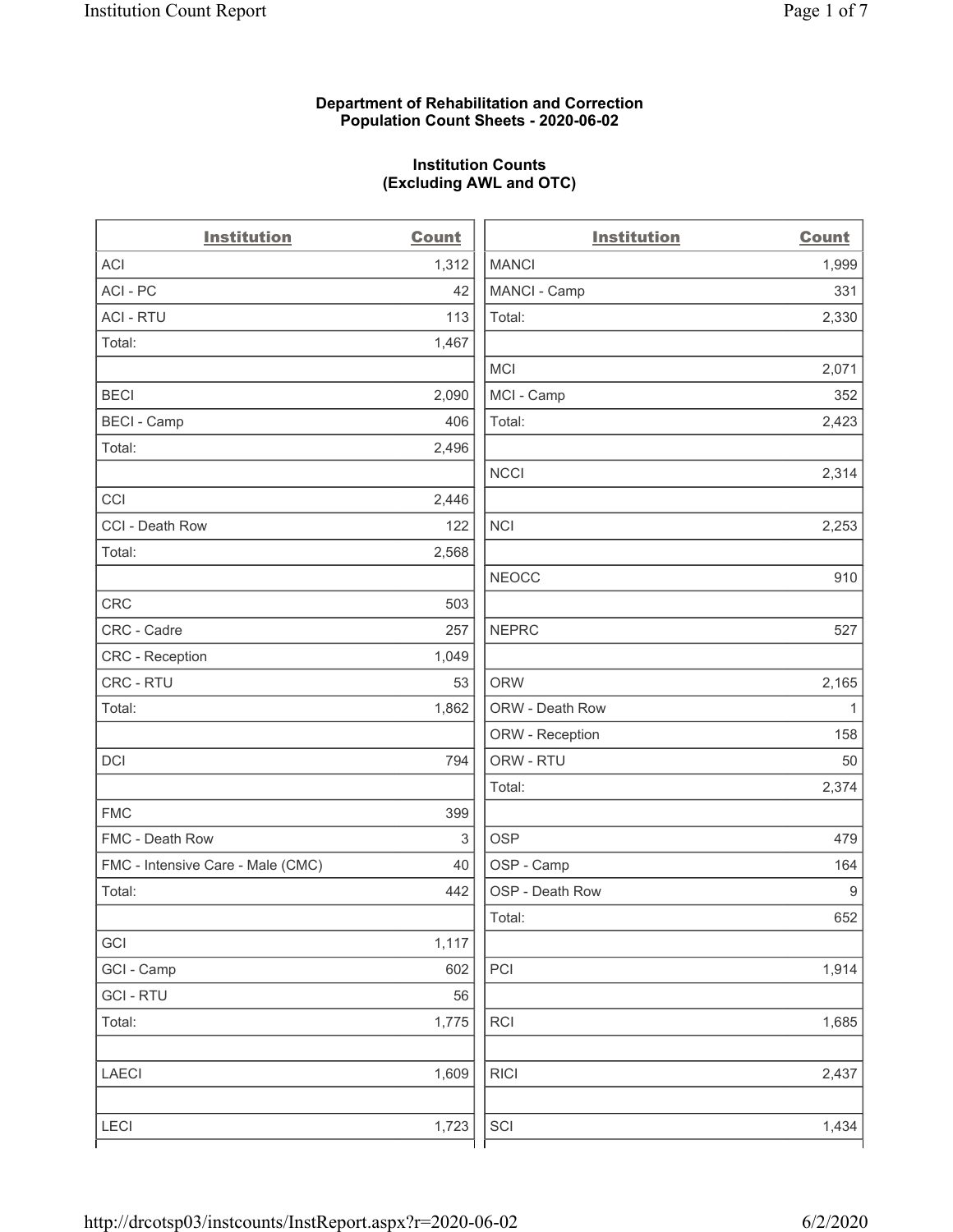| LECI - Camp              | 165   |             |                                    |
|--------------------------|-------|-------------|------------------------------------|
| Total:                   | 1,888 | <b>SOCF</b> | 1,191                              |
|                          |       |             |                                    |
| <b>LOCI</b>              | 2,152 | <b>TCI</b>  | 1,021                              |
|                          |       | TCI - Camp  | 350                                |
| LORCI                    | 260   | Total:      | 1,371                              |
| LORCI - Cadre            | 150   |             |                                    |
| <b>LORCI - Reception</b> | 1,142 | <b>TOCI</b> | 744                                |
| Total:                   | 1,552 | TOCI - PC   | 148                                |
|                          |       | Total:      | 892                                |
| <b>MACI</b>              | 949   |             |                                    |
| MACI - Minimum           | 1,143 | <b>WCI</b>  | 1,252                              |
| Total:                   | 2,092 | WCI - RTU   | 31                                 |
|                          |       | Total:      | 1,283                              |
|                          |       |             |                                    |
|                          |       |             | 46,687<br><b>Total Population:</b> |

\* The Total Population includes 30 Offenders with Reason Codes 30 & 31. \*\* The Total Population includes 36 Offenders with Reason Code 0A.

# **Male Population by Security Level (Include AWL and Exclude OTC)**

| <b>Security Level</b>  |                   | <b>Body</b> | <b>AWL</b> | $(-OTC)$ | <b>Total</b> |
|------------------------|-------------------|-------------|------------|----------|--------------|
| <b>Total Level E</b>   |                   | 955         | 3          | 3        | 955          |
| Total Level 4          |                   | 1,563       | 5          | 5        | 1,563        |
| Total Level 3          |                   | 9,919       | 86         | 73       | 9,932        |
| Total Level 2          |                   | 16,053      | 98         | 64       | 16,087       |
| Total Level 1          |                   | 14,287      | 90         | 39       | 14,338       |
| <b>Total Death Row</b> |                   | 138         | 0          | $\Omega$ | 138          |
|                        | <b>Total Male</b> | 42,915      | 282        | 184      | 43,013       |

# **Female Population by Institution (Include AWL and Exclude OTC)**

| <b>Institution</b> | <b>Body</b> | <b>AWL</b> | $(-OTC)$ | <b>Total</b> |  |
|--------------------|-------------|------------|----------|--------------|--|
| <b>DCI</b>         | 793         |            |          | 793          |  |
| <b>FMC</b>         | 5           |            | O        | 5            |  |
| <b>NEPRC</b>       | 527         | 5          | 3        | 529          |  |
| <b>ORW</b>         | 2,165       | 12         | 10       | 2,167        |  |
| ORW - Death Row    |             | U          | 0        |              |  |
| ORW - Reception    | 158         | 0          | O        | 158          |  |
| ORW - RTU          | 50          | 0          | O        | 50           |  |
|                    |             |            |          |              |  |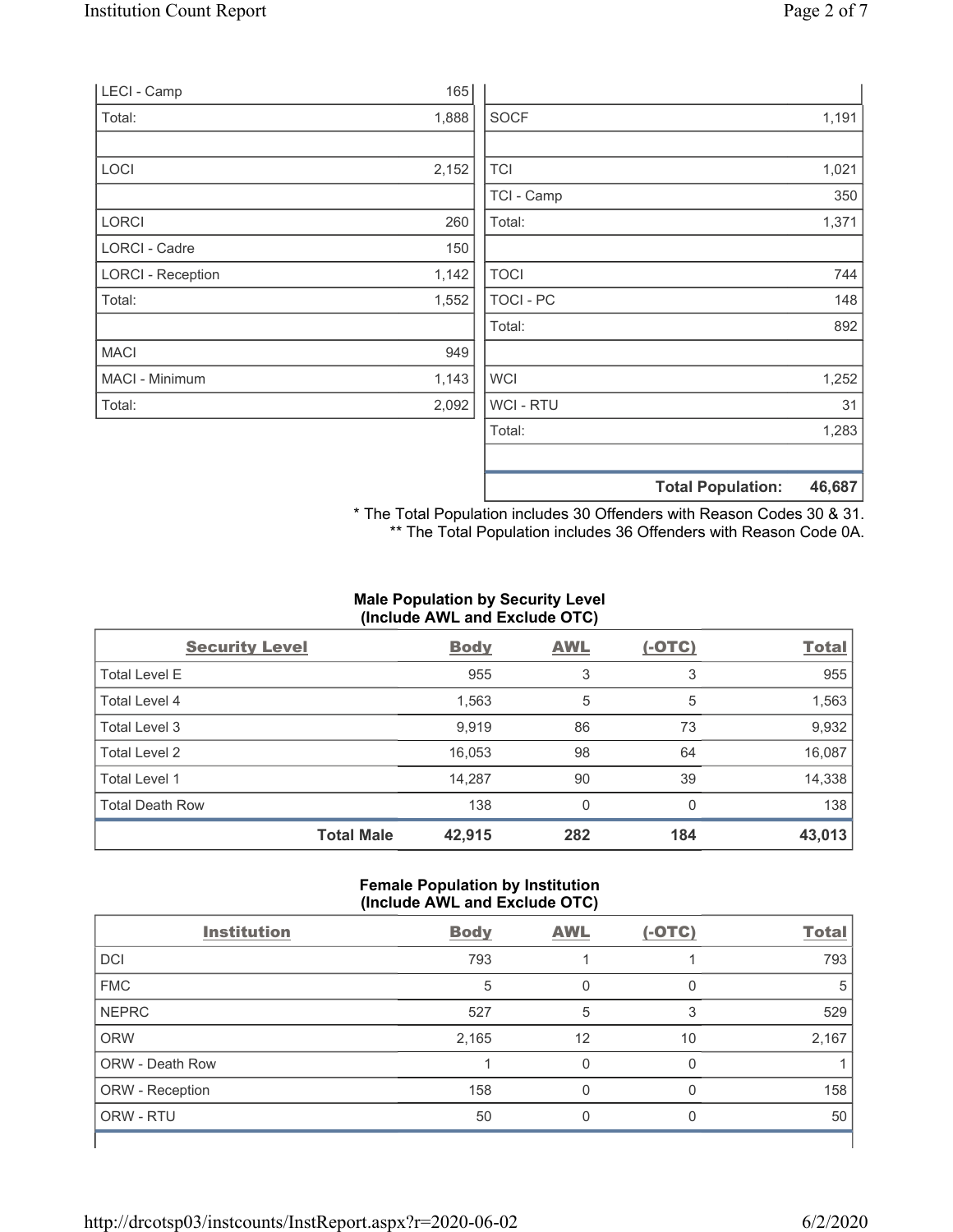| <b>Total Female</b>      | 3.699  | 18  | 14  | 3,703  |
|--------------------------|--------|-----|-----|--------|
|                          |        |     |     |        |
| <b>Total Population:</b> | 46.614 | 300 | 198 | 46,716 |

# **Male Population by Institution: Security Level 5 and E (Include AWL and Exclude OTC)**

| <b>Institution</b>   | <b>Body</b>    | <b>AWL</b>          | $(-OTC)$         | <b>Total</b>              |
|----------------------|----------------|---------------------|------------------|---------------------------|
| ACI                  | 1              | $\mathbf 0$         | 0                |                           |
| CRC                  | $\sqrt{3}$     | $\mathsf{O}\xspace$ | $\boldsymbol{0}$ | $\ensuremath{\mathsf{3}}$ |
| CRC - RTU            | $\overline{2}$ | 0                   | 0                | $\sqrt{2}$                |
| <b>FMC</b>           | 1              | $\boldsymbol{0}$    | $\boldsymbol{0}$ | 1                         |
| LECI                 | 22             | $\boldsymbol{0}$    | $\boldsymbol{0}$ | 22                        |
| <b>MACI</b>          | 13             | 1                   | 1                | 13                        |
| <b>MANCI</b>         | 18             | $\boldsymbol{0}$    | $\mathbf 0$      | 18                        |
| <b>NEOCC</b>         | 28             | $\mathbf 0$         | 0                | 28                        |
| <b>OSP</b>           | 269            | 1                   |                  | 269                       |
| <b>RCI</b>           | 18             | $\boldsymbol{0}$    | 0                | 18                        |
| SOCF                 | 426            | 1                   | 1                | 426                       |
| <b>TCI</b>           | 5              | $\boldsymbol{0}$    | $\mathbf 0$      | 5                         |
| <b>TOCI</b>          | 129            | $\boldsymbol{0}$    | 0                | 129                       |
| <b>WCI</b>           | 16             | $\mathbf 0$         | $\mathbf 0$      | 16                        |
| WCI - RTU            | $\overline{4}$ | $\mathbf 0$         | 0                | 4                         |
| <b>Total Level 5</b> | 955            | $\mathbf{3}$        | 3                | 955                       |

#### **Male Population by Institution: Security Level 4 (Include AWL and Exclude OTC)**

| <b>Institution</b>                | <b>Body</b>    | <b>AWL</b>     | $(-OTC)$     | <b>Total</b> |
|-----------------------------------|----------------|----------------|--------------|--------------|
| ACI                               | 5              | $\mathbf 0$    | 0            | 5            |
| CRC                               | 6              | 0              | $\mathbf{0}$ | 6            |
| <b>CRC - RTU</b>                  | 10             | $\Omega$       | $\Omega$     | 10           |
| <b>FMC</b>                        | 3              | $\mathbf 0$    | 0            | 3            |
| FMC - Intensive Care - Male (CMC) |                | 0              | $\Omega$     |              |
| LOCI                              | $\mathbf{0}$   | $\overline{2}$ | 2            | $\Omega$     |
| LORCI                             | 11             | $\Omega$       | $\Omega$     | 11           |
| <b>LORCI - Cadre</b>              | $\overline{2}$ | 0              | $\Omega$     | 2            |
| <b>LORCI - Reception</b>          | 4              | 0              | $\Omega$     | 4            |
| <b>MACI</b>                       | 18             | $\mathbf 0$    | $\Omega$     | 18           |
| <b>OSP</b>                        | 179            | $\Omega$       | $\Omega$     | 179          |
| <b>SOCF</b>                       | 707            | 3              | 3            | 707          |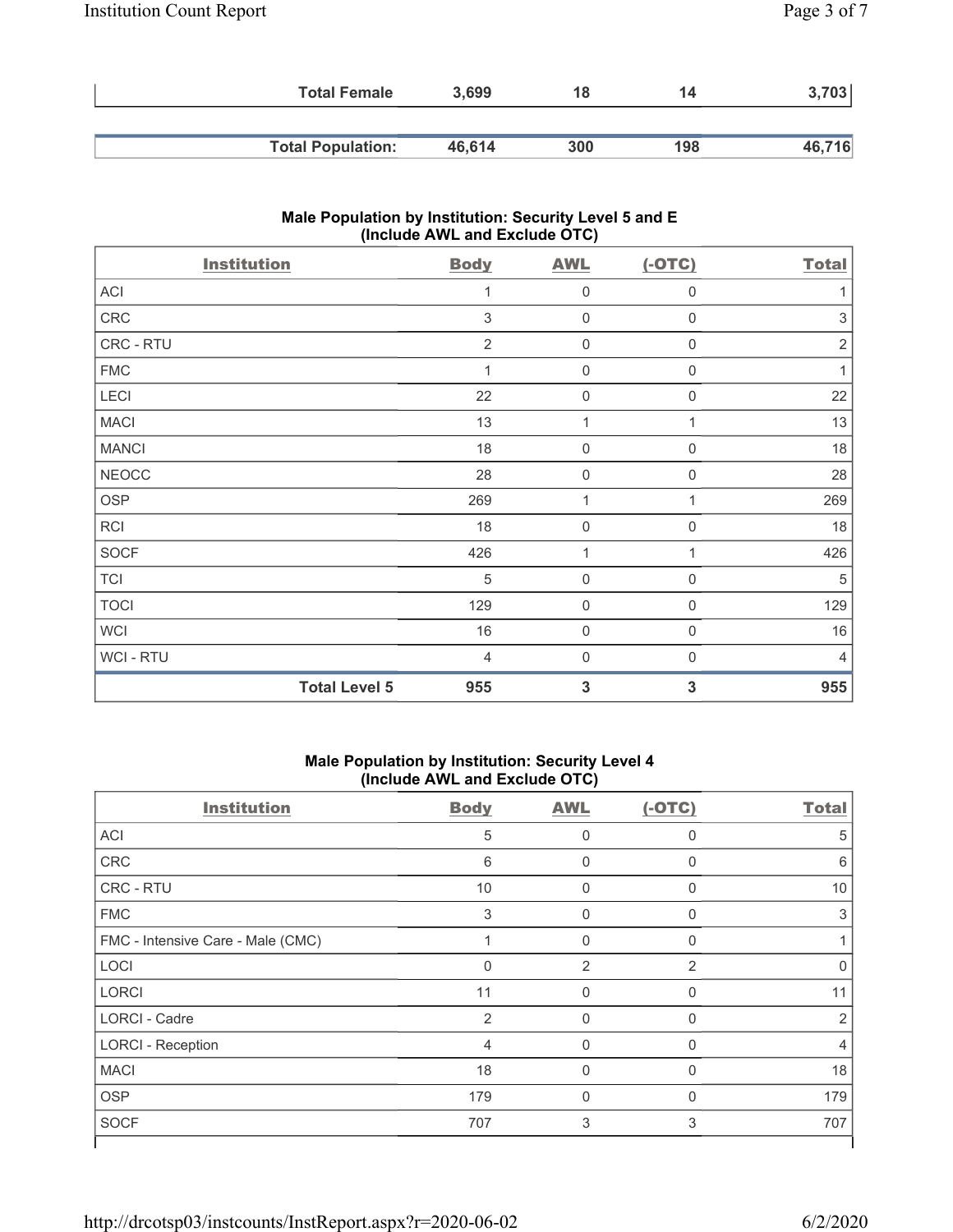| <b>TOCI</b>    |                      | 595   |  | 595   |
|----------------|----------------------|-------|--|-------|
| TOCI - PC      |                      | 16    |  | 16    |
| <b>WCI</b>     |                      |       |  |       |
| <b>WCI-RTU</b> |                      |       |  |       |
|                | <b>Total Level 4</b> | 1,563 |  | 1,563 |

### **Male Population by Institution: Security Level 3 (Include AWL and Exclude OTC)**

| <b>Institution</b>                | <b>Body</b>      | <b>AWL</b>                | $(-OTC)$            | <b>Total</b>   |
|-----------------------------------|------------------|---------------------------|---------------------|----------------|
| <b>ACI</b>                        | 19               | $\mathsf 0$               | $\mathsf 0$         | 19             |
| ACI-PC                            | 8                | $\mathbf 0$               | $\mathbf 0$         | $\,8\,$        |
| <b>BECI</b>                       | 16               | $\mathbf 0$               | $\mathbf 0$         | 16             |
| CCI                               | 12               | $\mathsf{O}\xspace$       | $\mathsf{O}\xspace$ | 12             |
| <b>CRC</b>                        | 200              | $\,8\,$                   | $\,8\,$             | 200            |
| CRC - Cadre                       | 13               | $\mathsf 0$               | $\mathsf 0$         | 13             |
| <b>CRC</b> - Reception            | 400              | $\boldsymbol{7}$          | $\overline{7}$      | 400            |
| CRC - RTU                         | 39               | $\mathsf 0$               | $\mathbf 0$         | 39             |
| <b>FMC</b>                        | $\boldsymbol{9}$ | $\mathbf 1$               | $\mathbf 0$         | $10$           |
| FMC - Intensive Care - Male (CMC) | $\sqrt{2}$       | $\mathbf 0$               | $\mathsf{O}\xspace$ | $\sqrt{2}$     |
| GCI                               | $\overline{7}$   | $\mathsf{O}\xspace$       | $\mathsf{O}\xspace$ | $\overline{7}$ |
| <b>GCI-RTU</b>                    | $\mathbf{1}$     | $\mathbf 0$               | $\mathbf 0$         | $\mathbf{1}$   |
| <b>LAECI</b>                      | 24               | $\mathbf{1}$              | $\mathbf{1}$        | 24             |
| LECI                              | 1,515            | $\overline{7}$            | $\mathbf 5$         | 1,517          |
| LOCI                              | 5                | $\mathsf{O}\xspace$       | $\mathbf 0$         | $\sqrt{5}$     |
| LORCI                             | 95               | 32                        | 30                  | 97             |
| LORCI - Cadre                     | 14               | $\mathbf 0$               | $\mathsf 0$         | 14             |
| <b>LORCI - Reception</b>          | 201              | $\sqrt{2}$                | $\mathbf{1}$        | 202            |
| <b>MACI</b>                       | 805              | $\sqrt{2}$                | $\overline{2}$      | 805            |
| <b>MANCI</b>                      | 1,837            | $\overline{7}$            | $\,6\,$             | 1,838          |
| <b>MCI</b>                        | 17               | $\mathsf{O}\xspace$       | $\mathsf{O}\xspace$ | 17             |
| <b>NCCI</b>                       | 35               | $\mathbf 0$               | $\mathbf 0$         | 35             |
| <b>NCI</b>                        | 11               | $\mathbf 0$               | $\mathsf{O}\xspace$ | 11             |
| <b>NEOCC</b>                      | 808              | $\ensuremath{\mathsf{3}}$ | $\mathbf{1}$        | 810            |
| <b>OSP</b>                        | $\overline{4}$   | $\mathsf{O}\xspace$       | $\mathsf 0$         | $\overline{4}$ |
| PCI                               | 49               | $\mathbf{1}$              | $\mathsf{O}\xspace$ | $50\,$         |
| RCI                               | 1,468            | $\sqrt{4}$                | $\overline{4}$      | 1,468          |
| R C                               | 52               | $\mathsf{O}\xspace$       | $\mathsf{O}\xspace$ | $52\,$         |
| SCI                               | 31               | $\mathsf{O}\xspace$       | $\mathsf{O}\xspace$ | 31             |
| <b>SOCF</b>                       | 58               | $\mathsf 0$               | $\mathsf{O}\xspace$ | 58             |
| <b>TCI</b>                        | 894              | $\overline{4}$            | $\mathfrak{S}$      | 895            |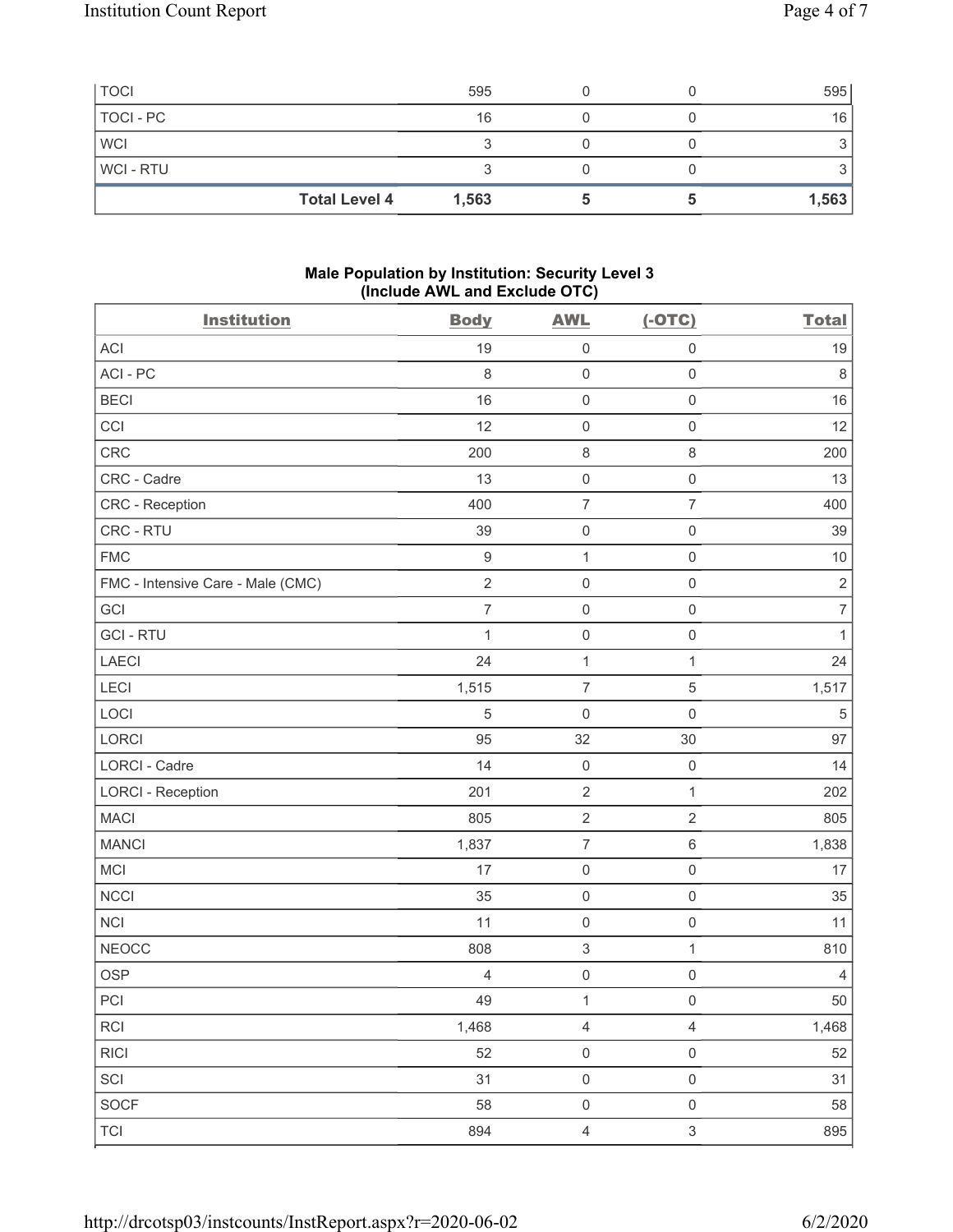| TCI - Camp  |                      |       |    |    |       |
|-------------|----------------------|-------|----|----|-------|
| <b>TOCI</b> |                      | 15    |    |    | 15    |
| TOCI - PC   |                      | 76    |    |    | 76    |
| <b>WCI</b>  |                      | 1,158 |    | 5  | 1,160 |
| WCI-RTU     |                      | 20    |    |    | 20    |
|             | <b>Total Level 3</b> | 9,919 | 86 | 73 | 9,932 |

### **Male Population by Institution: Security Level 2 (Include AWL and Exclude OTC)**

| <b>Institution</b>                | <b>Body</b>    | $\mathbf{r}$<br><b>AWL</b> | $(-OTC)$                  | <b>Total</b>   |
|-----------------------------------|----------------|----------------------------|---------------------------|----------------|
| <b>ACI</b>                        | 720            | 1                          | $\mathsf{O}\xspace$       | 721            |
| ACI - PC                          | 24             | $\mathbf 0$                | $\mathsf{O}\xspace$       | 24             |
| <b>ACI - RTU</b>                  | 92             | $\mathbf 0$                | $\mathsf{O}\xspace$       | 92             |
| <b>BECI</b>                       | 1,389          | 13                         | 5                         | 1,397          |
| <b>BECI - Camp</b>                | $\overline{2}$ | $\mathbf 0$                | $\mathsf 0$               | $\overline{2}$ |
| CCI                               | 1,841          | 11                         | $\boldsymbol{9}$          | 1,843          |
| CRC                               | 174            | $\ensuremath{\mathsf{3}}$  | $\ensuremath{\mathsf{3}}$ | 174            |
| CRC - Cadre                       | 242            | $\mathbf 0$                | $\mathsf{O}\xspace$       | 242            |
| <b>CRC</b> - Reception            | 373            | $\,$ 5 $\,$                | 4                         | 374            |
| CRC - RTU                         | $\sqrt{2}$     | $\mathsf 0$                | $\mathsf{O}\xspace$       | $\sqrt{2}$     |
| CRC - Youth                       | $\mathbf 0$    | $\sqrt{2}$                 | $\overline{2}$            | $\mathbf 0$    |
| DCI                               | $\mathbf{1}$   | $\mathsf{O}\xspace$        | $\mathsf{O}\xspace$       | $\mathbf{1}$   |
| <b>FMC</b>                        | 13             | $\overline{2}$             | $\mathsf{O}\xspace$       | 15             |
| FMC - Intensive Care - Male (CMC) | 12             | $\mathbf 0$                | $\mathsf{O}\xspace$       | 12             |
| GCI                               | 462            | $\mathsf 0$                | $\mathsf{O}\xspace$       | 462            |
| <b>GCI-RTU</b>                    | 44             | $\mathsf 0$                | $\mathsf{O}\xspace$       | 44             |
| <b>LAECI</b>                      | 1,027          | $\boldsymbol{9}$           | $\overline{7}$            | 1,029          |
| LECI                              | 178            | $\mathsf{O}\xspace$        | $\mathsf{O}\xspace$       | 178            |
| LOCI                              | 1,289          | $\,8\,$                    | $\ensuremath{\mathsf{3}}$ | 1,294          |
| LORCI                             | 98             | $\overline{4}$             | $\overline{4}$            | 98             |
| LORCI - Cadre                     | 129            | $\mathbf 0$                | $\mathsf{O}\xspace$       | 129            |
| <b>LORCI - Reception</b>          | 398            | $\mathbf 0$                | $\mathsf{O}\xspace$       | 398            |
| <b>MACI</b>                       | 113            | $\overline{2}$             | $\overline{2}$            | 113            |
| <b>MANCI</b>                      | 123            | 1                          | $\mathbf{1}$              | 123            |
| <b>MCI</b>                        | 1,533          | $\,6\,$                    | 1                         | 1,538          |
| MCI - Camp                        | 1              | 0                          | 0                         | $\mathbf{1}$   |
| <b>NCCI</b>                       | 1,016          | $\sqrt{5}$                 | $\overline{4}$            | 1,017          |
| <b>NCI</b>                        | 1,271          | $\overline{2}$             | $\overline{2}$            | 1,271          |
| <b>NEOCC</b>                      | 74             | $\mathsf{O}\xspace$        | $\mathsf{O}\xspace$       | 74             |
| PCI                               | 795            | $\ensuremath{\mathsf{3}}$  | $\mathbf{1}$              | 797            |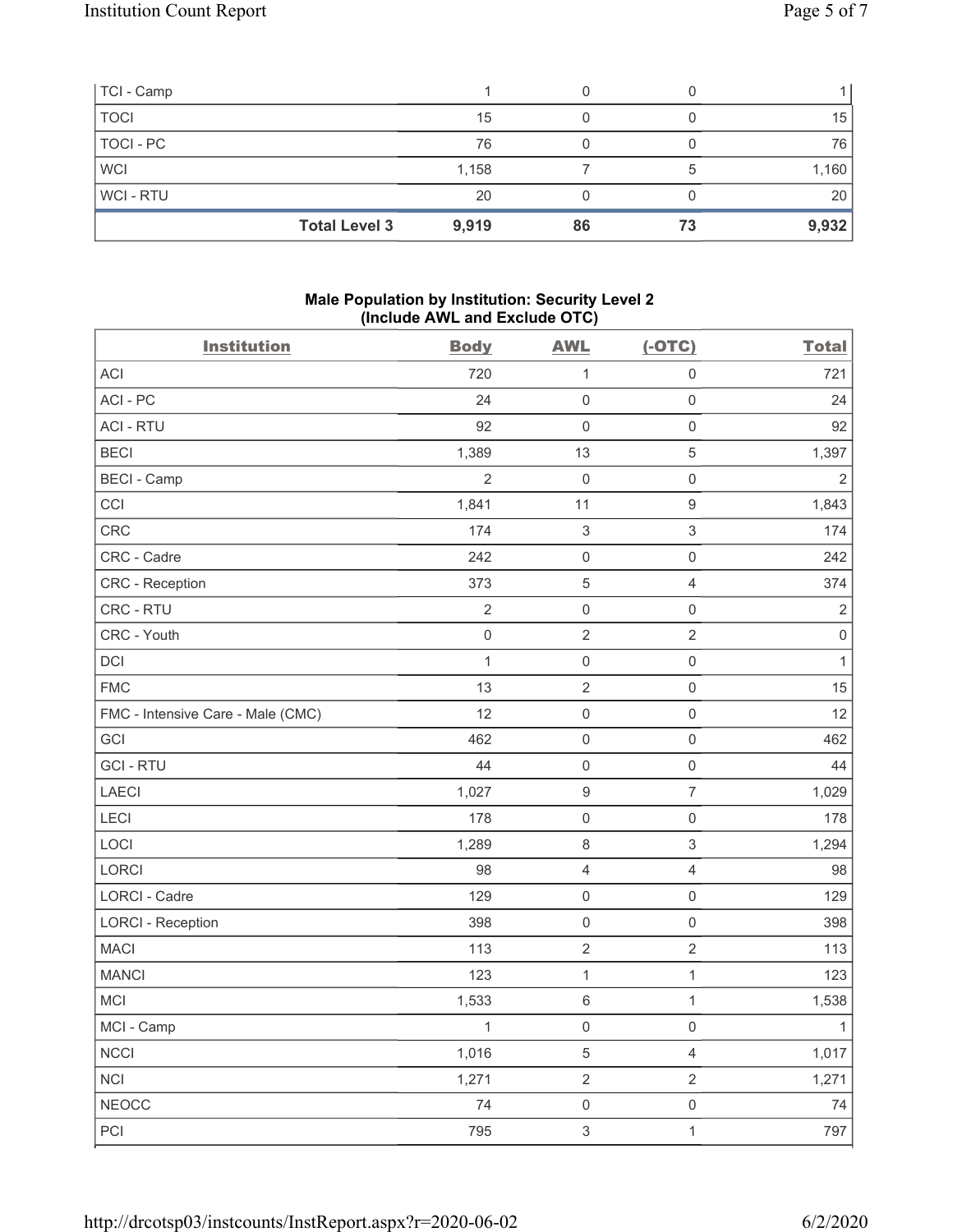| <b>RCI</b>  |                      | 199    |    |    | 199    |
|-------------|----------------------|--------|----|----|--------|
| <b>RICI</b> |                      | 1,237  | 8  |    | 1,238  |
| SCI         |                      | 986    |    |    | 989    |
| TCI         |                      | 60     |    |    | 60     |
| <b>TOCI</b> |                      | 5      |    |    | 6      |
| TOCI - PC   |                      | 55     |    |    | 55     |
| <b>WCI</b>  |                      | 75     |    |    | 75     |
|             | <b>Total Level 2</b> | 16,053 | 98 | 64 | 16,087 |

### **Male Population by Institution: Security Level 1 (Include AWL and Exclude OTC)**

| ,                                 |                |                           |                     |                |
|-----------------------------------|----------------|---------------------------|---------------------|----------------|
| <b>Institution</b>                | <b>Body</b>    | <b>AWL</b>                | $(-OTC)$            | <b>Total</b>   |
| <b>ACI</b>                        | 567            | $\mathbf 0$               | $\mathsf 0$         | 567            |
| ACI-PC                            | 10             | $\mathbf 0$               | $\mathsf{O}\xspace$ | 10             |
| <b>ACI - RTU</b>                  | 21             | $\mathbf 0$               | $\mathbf 0$         | 21             |
| <b>BECI</b>                       | 684            | 13                        | 3                   | 694            |
| <b>BECI - Camp</b>                | 403            | $\mathbf 0$               | $\mathsf{O}\xspace$ | 403            |
| CCI                               | 592            | $\sqrt{2}$                | $\overline{2}$      | 592            |
| CRC                               | 58             | $\mathbf 0$               | $\mathsf 0$         | 58             |
| CRC - Cadre                       | $\overline{2}$ | $\mathbf 0$               | $\mathsf{O}\xspace$ | $\overline{2}$ |
| CRC - Reception                   | 272            | $\,6\,$                   | 6                   | 272            |
| <b>FMC</b>                        | 368            | $\ensuremath{\mathsf{3}}$ | $\mathsf{O}\xspace$ | 371            |
| FMC - Intensive Care - Male (CMC) | 25             | $\mathsf 0$               | $\mathsf{O}\xspace$ | 25             |
| GCI                               | 648            | 5                         | $\overline{2}$      | 651            |
| GCI - Camp                        | 602            | $\mathbf 0$               | $\mathsf{O}\xspace$ | 602            |
| <b>GCI-RTU</b>                    | 11             | $\mathbf 0$               | $\mathsf{O}\xspace$ | 11             |
| LAECI                             | 558            | 11                        | $\overline{7}$      | 562            |
| LECI                              | 7              | $\mathbf 0$               | $\mathsf{O}\xspace$ | $\overline{7}$ |
| LECI - Camp                       | 165            | $\mathbf 0$               | $\mathsf{O}\xspace$ | 165            |
| LOCI                              | 858            | $\,$ 3 $\,$               | $\mathbf{1}$        | 860            |
| <b>LORCI</b>                      | 56             | $\,$ 3 $\,$               | $\overline{2}$      | 57             |
| LORCI - Cadre                     | $\sqrt{5}$     | $\mathsf 0$               | $\mathsf 0$         | $\sqrt{5}$     |
| <b>LORCI - Reception</b>          | 539            | $\mathbf 0$               | $\mathsf{O}\xspace$ | 539            |
| MACI - Minimum                    | 1,143          | $\,8\,$                   | $\overline{7}$      | 1,144          |
| <b>MANCI</b>                      | 21             | $\mathbf{1}$              | $\mathsf{O}\xspace$ | 22             |
| MANCI - Camp                      | 331            | $\mathbf 0$               | $\mathsf{O}\xspace$ | 331            |
| MCI                               | 521            | $\,8\,$                   | 3                   | 526            |
| MCI - Camp                        | 351            | $\boldsymbol{0}$          | $\mathsf{O}\xspace$ | 351            |
| <b>NCCI</b>                       | 1,262          | 11                        | $\mathsf{O}\xspace$ | 1,273          |
| <b>NCI</b>                        | 970            | $\mathbf{1}$              | $\mathsf{O}\xspace$ | 971            |